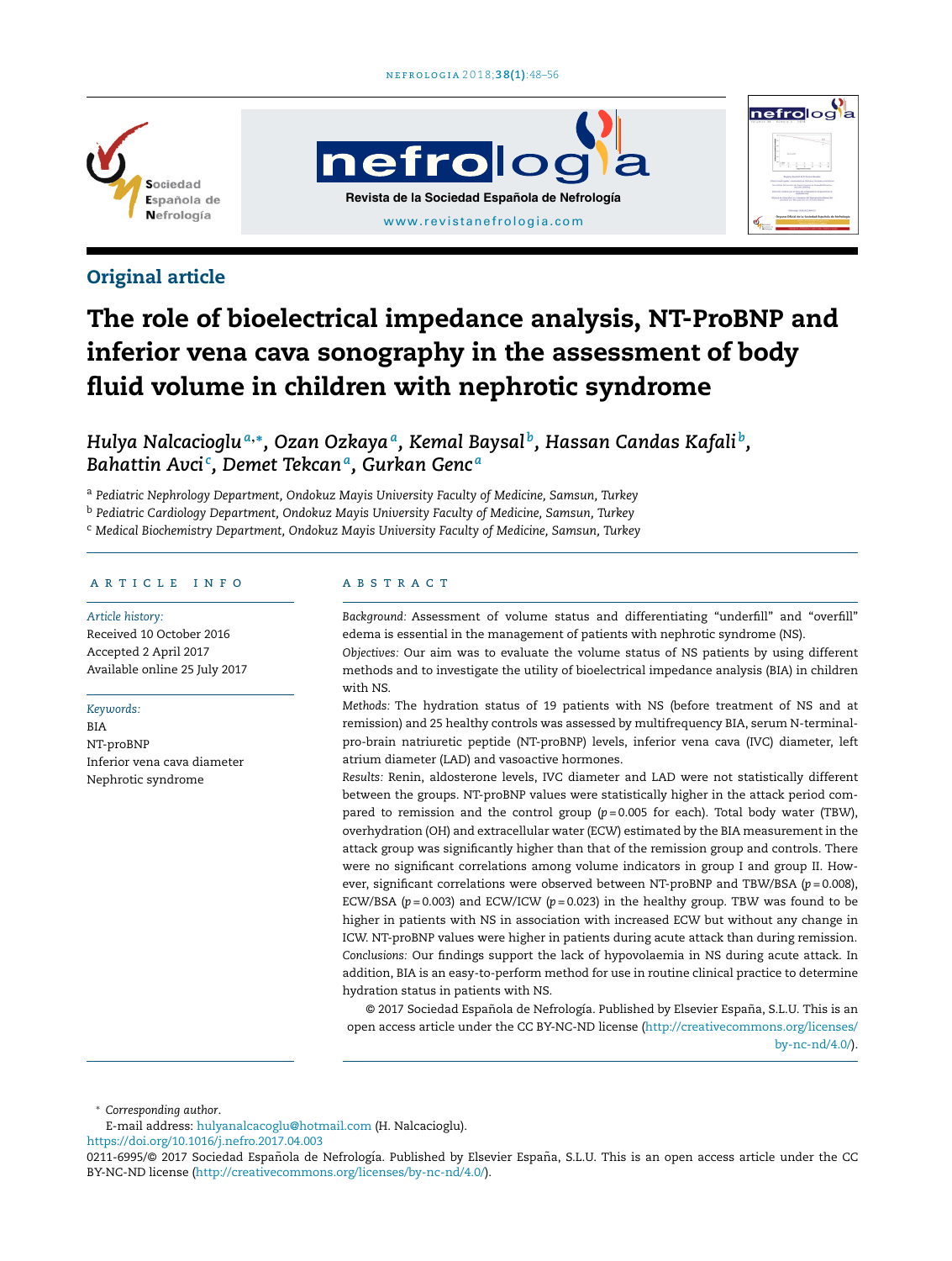# El papel del análisis de impedancia bioeléctrica, la NT-proBNP y la ecografía de vena cava inferior en la evaluación del volumen de líquidos corporales en niños con síndrome nefrótico

r e s u m e n

*Antecedentes:* La evaluación del estado volumétrico y la diferenciación entre edema «por sobrellenado» y «por infrallenado» es fundamental en el manejo de los pacientes con síndrome nefrótico (SN).

*Objetivos:* Nuestro objetivo fue evaluar el estado volumétrico de los pacientes con SN mediante el uso de diversos métodos y estudiar la utilidad del análisis de impedancia bioeléctrica (BIA) en niños con SN.

*Métodos:* Se evaluó el estado de hidratación de 19 pacientes con SN (antes del tratamiento y en la remisión) y de 25 controles sanos mediante BIA multifrecuencia, valores plasmáticos de la fracción N-terminal del péptido natriurético cerebral (NT-proBNP), diámetro de la vena cava inferior, diámetro de la aurícula izquierda y hormonas vasoactivas.

*Resultados:* La renina, los niveles de aldosterona, el diámetro de la vena cava inferior y el de la aurícula izquierda no fueron estadísticamente diferentes entre los grupos. Los valores de la NT-proBNP fueron estadísticamente más altos en el período de crisis que en el momento de remisión y que en el grupo de control (*p* = 0,005 en cada uno). El agua total corporal (TBW), la hiperhidratación y el agua extracelular (ECW) estimada mediante la medición del BIA en el grupo de crisis fue considerablemente mayor que la del grupo de remisión y los controles. No hubo correlaciones importantes entre los indicadores de volumen en el grupo I y en el grupo II. Sin embargo, se observaron correlaciones considerables entre NTproBNP y TBW/BSA (*p* = 0,008), ECW/BSA (*p* = 0,003) y ECW/ICW (*p* = 0,023) en el grupo sano. Se encontró que TBW fue mayor en los pacientes con SN relacionado con el aumento de ECW, pero sin ningún cambio en ICW. Los valores de la NT-proBNP fueron más altos en los pacientes durante la crisis aguda que durante la remisión.

*Conclusiones:* Nuestros hallazgos apoyan la falta de hipovolemia en el SN durante la crisis aguda. Además, BIA es un método fácil de utilizar en la práctica clínica habitual para determinar el estado de hidratación en pacientes con SN.

© 2017 Sociedad Española de Nefrología. Publicado por Elsevier España, S.L.U. Este es un artículo Open Access bajo la licencia CC BY-NC-ND ([http://creativecommons.org/licenses/](http://creativecommons.org/licenses/by-nc-nd/4.0/) [by-nc-nd/4.0/](http://creativecommons.org/licenses/by-nc-nd/4.0/)).

# Introduction

*Palabras clave:*

Síndrome nefrótico

Diámetro de la vena cava inferior

BIA NT-proBNP

Edema is one of the principal symptom of nephrotic syndrome (NS) and remains one of the main reason for admission to the hospital. There have been two theories explaining the development of edema in nephrotic syndrome (NS), namely the under- and overfill hypotheses.<sup>[1,2](#page-7-0)</sup> The pathogenetic mechanism of edema in the NS was traditionally considered to be the result of a series of events, postulates that a decrement in oncotic pressure leads to excess filtration of fluid into the interstitial compartment causing hypovolemia, secondary hyperaldosteronism and secondary renal sodium retention. However, this hypovolemia concept or underfill hypothesis, cannot explain all features of volume regulation and sodium reabsorption in the nephrotic syndrome.<sup>3-5</sup> Children with edema associated with idiopathic NS (INS) do not commonly have intravascular volume depletion; actually several studies suggest that children with INS may have normal or even increased intravascular pressure. $6,7$  The overfill hypothesis now suggests that edema is a result of a primary renal defect in sodium excretion that is independent of low oncotic pressure and is responsible for primary extracellular volume

expansion, which leads to secondary leakage of fluid toward the interstitium.<sup>[8,9](#page-7-0)</sup>

While the mechanism of edema is a theoretical topic of discussion, understanding the intravascular volume status of the patients accurately is a crucial issue while planning the treatment of edema. However, a significant issue in the consideration of this problem is the lack of a gold standard for the assessment of intravascular volume. $10$  Several noninvasive techniques for the assessment of hydration status exist. Monitoring of relative blood volume changes, inferior vena cava diameter (IVCD) measurements and biochemical markers such as atrial atriuretic peptide (ANP), brain natriuretic peptide (BNP) are indirect methods, which provide information about the intravascular filling. Although dilution methods are accepted as the most appropriate standards for fluid volume determination, they cannot be applied in routine clinical practice due to the patient availability for many hours and time-consuming assays of blood samples. $10-12$  In recent years, Bioelectrical impedance analysis (BIA) has found a place in the literature as a practical method for measuring body fluids particularly for patients on hemodialysis due to its advantages such as ease of application, non-invasiveness, and reproducibility.[12–17](#page-7-0)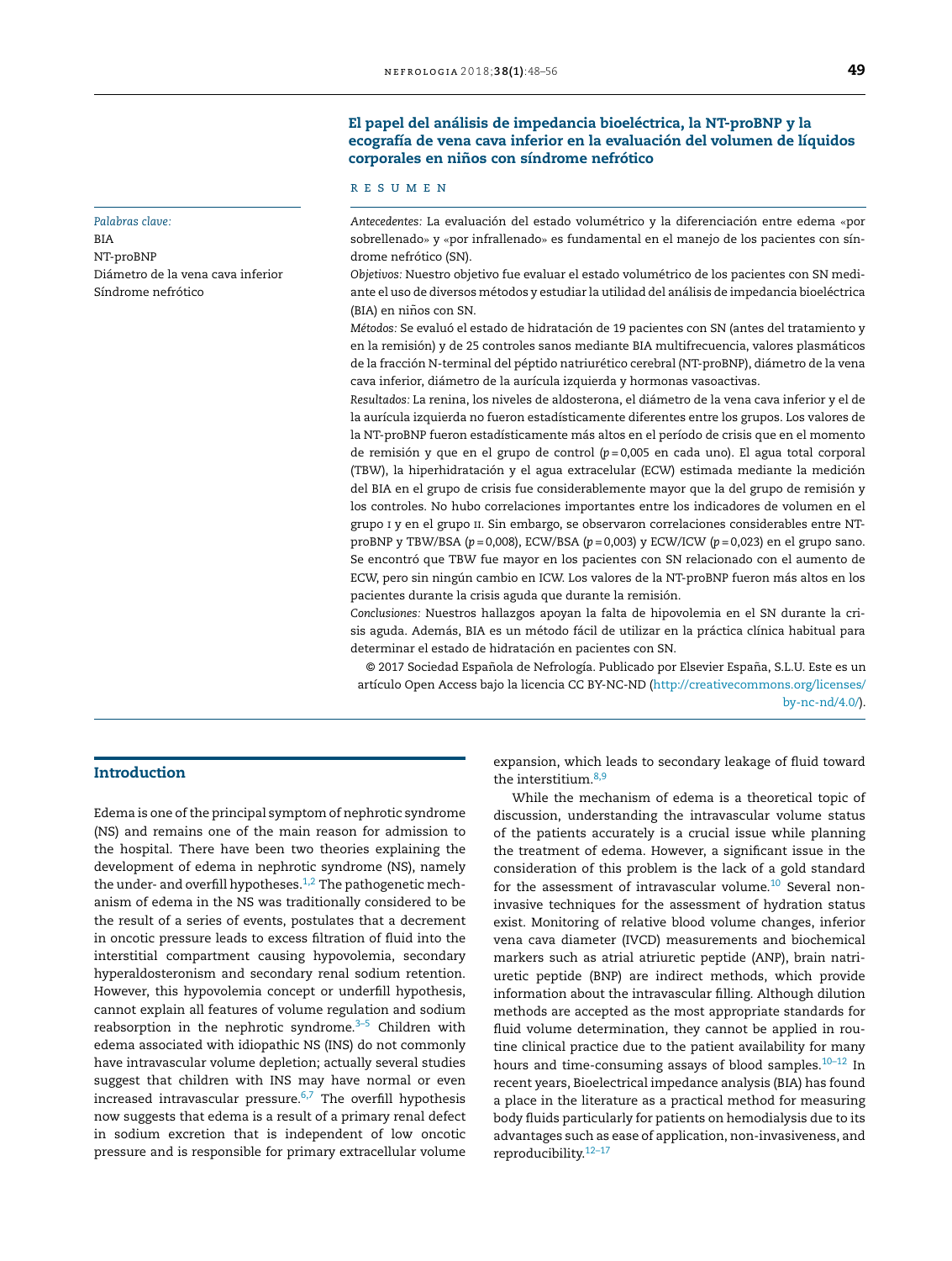The present study aimed to determine the volume status using multifrequency BIA, NT-proBNP levels, IVC, LAD measurements to examine the relationship between various volume indicators and to investigate the utility of BIA in evaluating the volume status in children with INS.

# Materials and methods

Nineteen children (11 males, 8 females) with NS at debut or relapse admitted to our nephrology unit were prospectively studied from September 2012 to October 2013. The age range was 1-11 years (mean  $\pm$  SD, 5.13  $\pm$  2.53 years). Nephrotic syndrome was defined as severe proteinuria over 40mg/m<sup>2</sup> /h, hypoalbuminemia (<2.5 g/dL), and edema. Relapse was defined as three consecutive days with plus two or more on urinary albumin dipstick. Remission was achieved when urinary dipstick was negative for protein for three consecutive days. Patients were classified as steroid resistant when remission was not achieved with prednisone therapy at 60 mg/m $^2$ /day for 4 weeks. All patients were treated with prednisone, per International Study of Kidney Disease in Children regimen $18$  (started after routine workup for new NS patients and immediately upon admission in relapsed NS patients). Patients were excluded from the study if they met any of the following criteria: established cardiovascular disease, evidence of secondary NS and specific glomerulonephritis, usage of steroids or immunosuppressive drugs during the previous six months.

Twenty-five age and sex matched healthy volunteers served as the control group. These subjects had normal blood pressure (BP), no clinical electrocardiographic (ECG) or echocardiographic evidence of cardiovascular disease, and no evidence of pulmonary disease.

#### *Study design*

A complete review was carried out for each patient which included the patient's past and family history, physical examination and data such as gender, age, height, weight, blood pressure (BP) on admission. Their clinical edema findings were appraised by the same pediatric nephrologist. Hypertension was defined as blood pressure of more than the 95th percentile for gender, age and height.<sup>[19](#page-8-0)</sup> Tachycardia was defined as a heart rate above the upper heart rate limit adjusted for age.

Biochemistry analyses, serum NT-proBNP, anthropometric and BP measurements, BIA, and IVC, left atrial diameter by echocardiography were performed at baseline in all participants. Blood and urine samples were collected for the laboratory assessments listed in the study protocol. Then, the serum samples were stored at −20 °C for NT-proBNP measurements. Prednisolone treatment was initiated after the first evaluation of the patients. Physical examination, laboratory assessments, BIA, echocardiographic evaluation and NTproBNP measurements were repeated during the remission period in the patients group.

Control data were used to compare the results of laboratory assessments, BIA, cardiovascular (IVC and left atrial diameter) and NT-proBNP measurements. This study was approved by the ethics committee of the Medical Faculty of Ondokuz Mayis

University. Informed assent and consent were obtained from their parents before the study began.

According to the study group, the patients were evaluated into two categories: Debut or relapse of NS in admission (group I) and in remission after treatment (group II). Healthy volunteers served as the control group (group III).

#### *Blood and urine samples*

Blood and urine samples were collected at debut or relapse of NS and when stable remission (10–14 days after initiation of treatment) was achieved. The medication (steroids) was continued in unchanged dosages during the 10–14 days of study. Blood samples for measurements of serum creatinine, albumin, sodium and urine analysis of creatinine, sodium, protein excretion from spot urine samples were analyzed at the Department of Clinical Biochemistry using standard procedures. Fractional excretion of sodium (FENa, %) was calculated by on spot urine tests by the formula; serum aldosterone levels and plasma renin activity were determined by using Beckman Coulter RIA (Radioimmunoassay) kits with a Gamma counter device (ISO Data Multiwell Gamma Counter).

For determination of NT-proBNP, venous blood samples were collected in biochemistry tubes without anticoagulant and allowed to coagulate. The samples were centrifuged (4000 rpm for 5min at +4 ◦C) and the serum frozen at −20 ◦C until analysis. The kits and serum samples were allowed to reach room temperature (+25 $\degree$ C) before the measurement. Serum NT-proBNP levels were measured by ELFA (enzyme-linked fluorescent assay) method using a VIDAS PC device (bioMERIEUX, France) with commercial NT-proBNP kits (VIDAS&NT-proBNP, bioMERIEUX, France) at the Investigational Laboratory of Ondokuz Mayis University School of Medicine. The results were expressed as pg/mL. The analytical measurement reference range of the NT-proBNP kit was 20–25,000 pg/mL. The measurement was performed as per the procedure of the manufacturer.

### *Bioimpedance measurement*

Two bioimpedance analysis (BIA) are currently available for use in clinical practice: single-frequency bioimpedance analysis and multifrequency bioimpedance spectroscopy (BIS). Single-frequency BIA, measures whole body impedance using one electrical current with a frequency of 50 kHz. Therefore this cannot differentiate between extracellular and total body fluid resistances because this frequency of electrical currents do not pass cell membranes. The multifrequency bioimpedance spectroscopy (BIS) depends on a different electrical model. ECW and TBW resistances are determined using multiple imperceptible currents of varying frequencies and these water volumes are calculated from the respective impedances.<sup>[20](#page-8-0)</sup>

We applied the Body Composition Monitor (BCM, Fresenius Medical Care) using multi-frequency BIS in order to assess the hydration status. Four electrodes were placed on each side on the dorsal surfaces of hands and feet of the supine patients. Two electrodes were dorsally placed in the metacarpophalangeal articulations and in the carpus of the hand respectively. The pair on the foot was located in the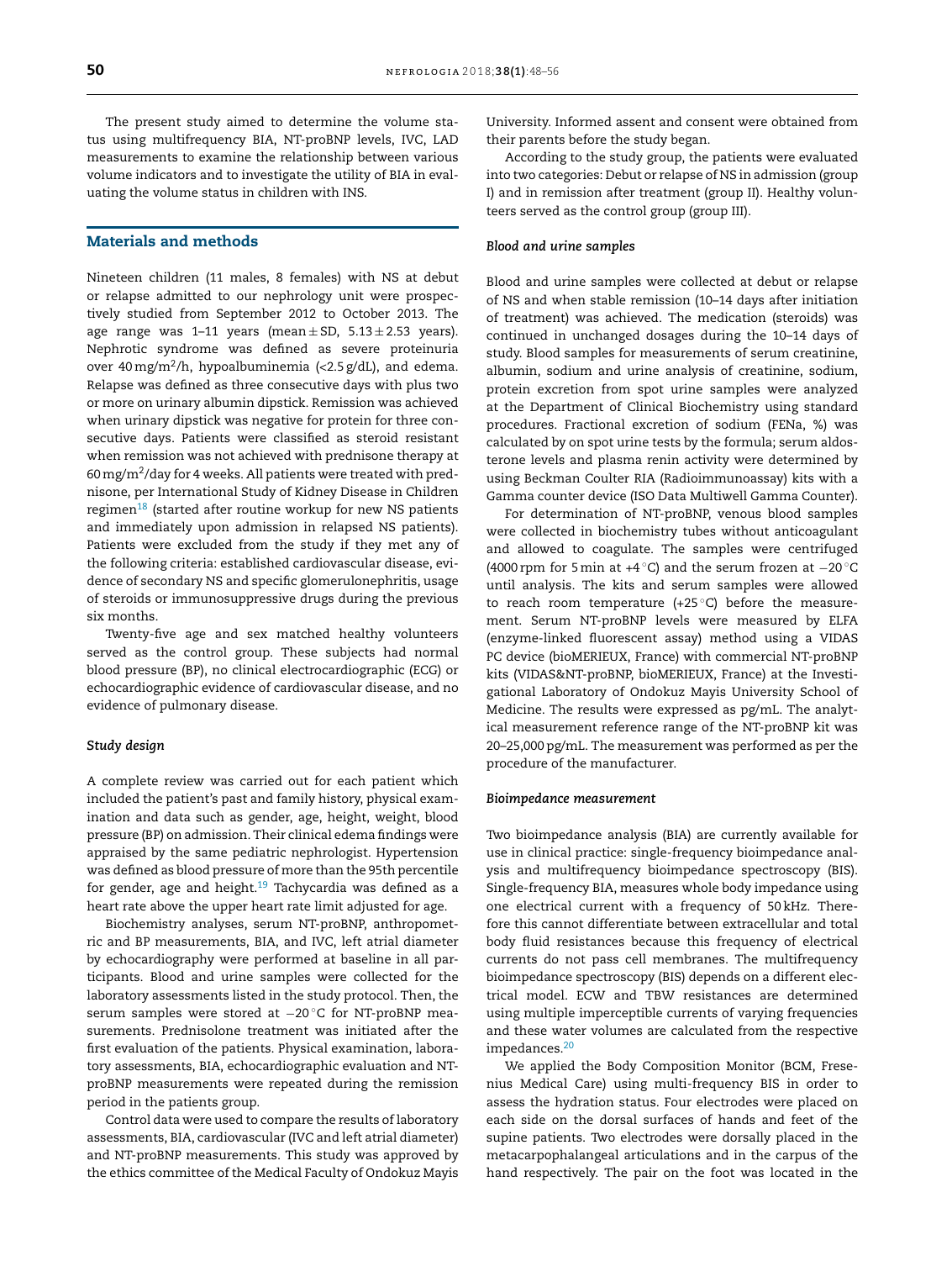metatarsophalangeal and in the ankle articulation. Patients were connected to the device with these electrodes and measurements completed in 1–4min after entering gender, height (in cm), body weight (in kilograms), and blood pressure (systolic and diastolic mm Hg) data for each patient. Body composition analysis was performed by using Fluid Management Tool version 3.2.11 software. In cases with inadequate data quality, the measurements were repeated by changing the electrodes.

Results of measurements included that of overhydration (OH), total body water (TBW), extracellular water (ECW), intracellular water (ICW), body mass index (BMI). Bioimpedance spectroscopy (BIS) uses physiological modeling and mixture equations (Cole–Cole plot and Hanai formulae) to first determine the electrical resistance of ECW and ICW and then calculate the volumes of these respective compartments. This is essential for identification of OH. The BCM uses the BIS technique.<sup>[20](#page-8-0)</sup>

The BCM states the body weight in means of lean tissue mass (LTM – mainly muscle), adipose tissue mass (ATM – mainly fat) and overhydration (OH). OH is almost 100% ECW, whereas the water of LTM and ATM consist differing ratio of ECW and ICW in addition to solid components. As the extracellular hydration of LTM and ATM is known, the estimated "normal" volume of ECW of these tissues can be calculated. The difference between "normal" ECW and measured ECW is the excess fluid, OH. Reference ranges are available for OH, lean tissue index (LTI), fat tissue index (FTI) and extracellular/intracellular (E/I) ratio. $21$  These ranges simplify identification of abnormal conditions by evaluating the patient's results to the reference population.

#### *Echocardiographic measurements*

Echocardiographic evaluations were performed at the time of BIA investigation by the same pediatric cardiologist, using the "Toshibo Aplio 770s Echocardiography System" with 3.5 and 5.5 MHz probes as appropriate for age after resting (for 10–30minutes) in the supine position.

All examinations were measured IVCD was measured from subxiphoidal long axis position in 2 cm to its junction to right atrium before the p wave in the electrocardiogram. The maximum diameter in expiration and the minimum diameter in deep inspiration were measured and indexed for body surface area (BSA). Left atrium diameter (LAD) was measured at the parasternal position. LAD was determined as diameter of left atrium (mm)/body surface area (m $^2$ ). The patients were scanned during debut or relaps NS and at remission periods.

#### *Statistical evaluation*

Statistical analyses were performed using "SPSS for Windows® 15.0" (Statistical Program in Social Sciences) package software. Data are presented as mean and standard deviation (SD) or as median and ranges (minimum–maximum) according to their distribution.

For the comparisons between the patient group and the control group, the independent samples *t*-test was used for the parameters with normal distribution and the Mann–Whitney *U*-test was used for the parameters with non-normal

distribution. The pre- and post-treatment data of the patient group were compared using the paired samples *t*-test or the Wilcoxon rank-sum test. To determine the significance and strength of associations, we used the Pearson's correlation coefficient *r* for analyses of associations between continuous variables and Spearman rank for non-parametric variables. The *p* values below 0.05 were considered as statistically significant.

#### Results

# *Baseline demographic and clinical and biochemical characteristics of the study population*

A total of 19 patients with debut  $(n=14)$  or relapse  $(n=5)$  of NS and 25 healthy children were enrolled in the study. Demographic and clinical data of the study groups are reported in [Table](#page-4-0) 1. In the present study, 17 patients were diagnosed with INS based on the clinical and laboratory findings, and steroid therapy was initiated without obtaining kidney biopsy. The diagnosis of MCNS was supported after biopsy in one patient who remained refractory to steroid therapy. Two patients older than 10 years were biopsied and then steroid treatment was started with the diagnosis of MCNS. 3 patients were excluded from group II because of refractory to steroid therapy.

The mean  $(\pm SD)$  age of the patient and control populations were similar (5.  $1 \pm 2.53$  vs.  $5.98 \pm 2.84$  years, respectively) and according to gender distribution, there were 8 girls and 11 boys in NS group and 16 girls and 9 boys in control group. There were no significant differences in age, gender, weight, height or BSA between the patient and control groups. The median BMI was significantly higher in group I than in group III [18.3 (15.6–22.7) vs. 16.7 (13.7–24.2) kg/m<sup>2</sup> ; *p* = 0.01]. There was no difference in the BMI values between group I and group II (data was shown in [Table](#page-4-0) 1). The remaining comparison of the patients with NS and control group are given in [Table](#page-4-0) 1. None of the patients had clinical signs of hypovolemia, such as tachycardia, pallor or abdominal pain. Eight (42.1%) were hypertensive at the time of investigation. Compared with healthy controls, group I had significantly higher systolic and diastolic blood pressure but not significant in the group I and the group II [\(Table](#page-4-0) 1) In addition to the significantly higher proteinuria and lower serum albumin concentrations, patients had lower  $FE_{Na}$  levels, the lowest in the group I. [Table](#page-4-0) 1 shows the laboratory measurements, including serum albumin, spot urine/creatinine,  $FE_{Na}$ serum renin and aldosterone levels in patients and controls. All the laboratory measurements were statistically significant different in group I than in group III; however, there was no difference in serum renin and aldosterone levels among the groups (*p* > 0.05).

#### *Comparison between volume status assessment methods*

Patients' and healthy controls volume status were investigated at the same time using echocardiographically derived parameters (IVC), cardiac biomarkers (NT-proBNP) and BIA parameters.

Group I patients' had significantly higher NT-proBNP value in comparison to the group II (114 (20–1031) vs. 30 (20–514)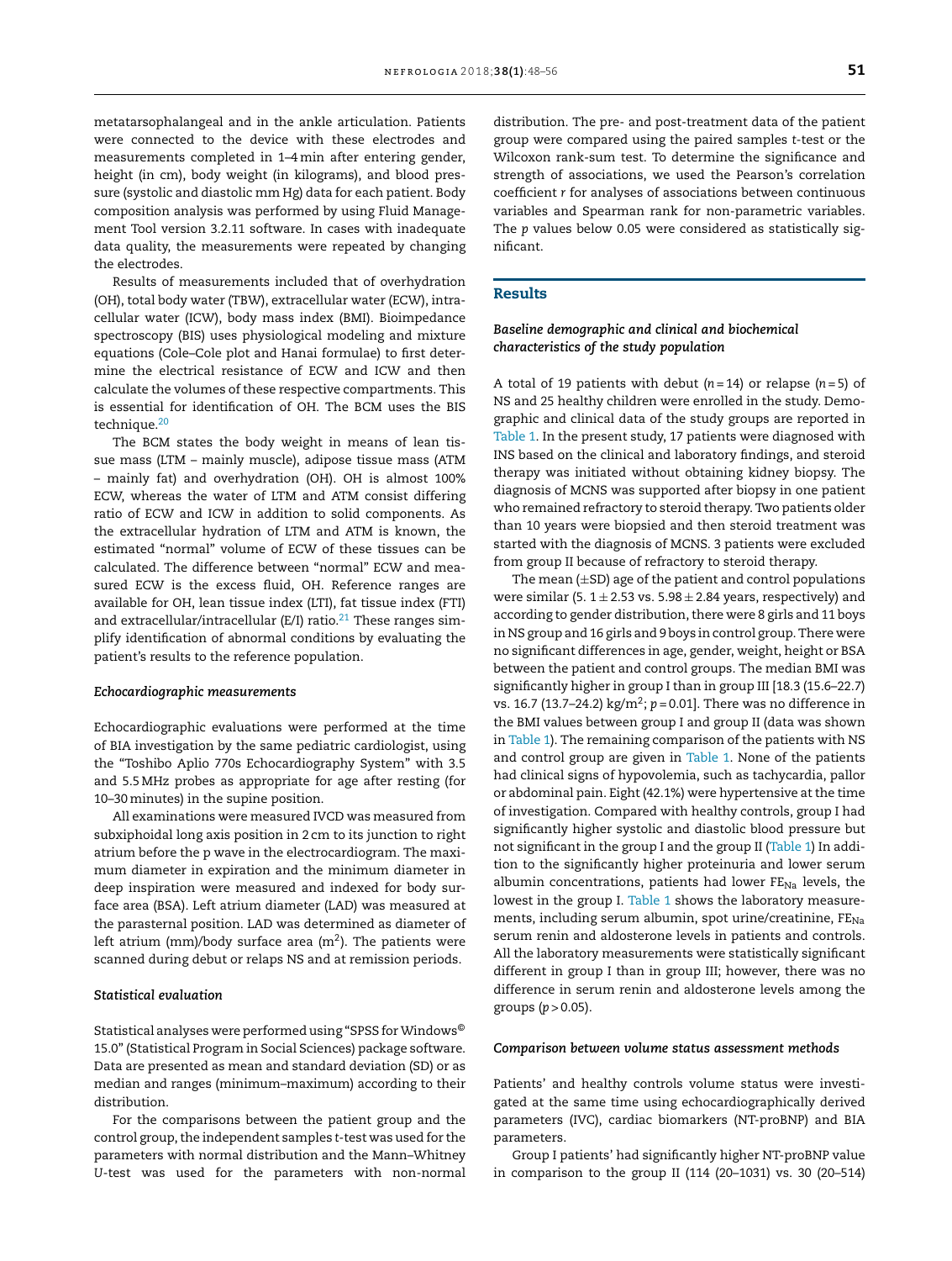<span id="page-4-0"></span>

| Table 1 - Demographic, clinical and biochemical data of the of the study population. |                           |                         |                           |                      |                                   |  |  |  |  |
|--------------------------------------------------------------------------------------|---------------------------|-------------------------|---------------------------|----------------------|-----------------------------------|--|--|--|--|
| Parameter                                                                            | Study group<br>$n = 19$   |                         | Control group<br>$n = 25$ |                      | p                                 |  |  |  |  |
|                                                                                      |                           |                         |                           |                      |                                   |  |  |  |  |
| Age, years                                                                           | $51.3 \pm 2.53$           |                         | $5.98 \pm 2.84$           |                      | 0.387c                            |  |  |  |  |
| Boys/girls <sup>a</sup>                                                              | 11/8                      |                         | 9/16                      |                      | 0.149                             |  |  |  |  |
|                                                                                      | Group I<br>(debut/relaps) | Group II<br>(remission) | Group III<br>(control)    | p<br>(groups I–III)  | $\boldsymbol{p}$<br>(groups I–II) |  |  |  |  |
| $BSAb$ (m <sup>2</sup> )                                                             | $0.71(0.49 - 1.38)$       | $0.67(0.49 - 1.08)$     | $0.76(0.5-1.35)$          | 0.582 <sup>d</sup>   | $0.404^{\rm e}$                   |  |  |  |  |
| $BMI^b$ (kg/m <sup>2</sup> )                                                         | 18.3 (15.6-22.7)          | 17.9 (14.5-21.1)        | $16.7(13.7-24.2)$         | 0.01 <sup>d</sup>    | $0.327$ <sup>e</sup>              |  |  |  |  |
| Systolic blood pressure,<br>mmHg                                                     | $107.7 + 9.3$             | $107.2 + 9.7$           | $100.7 \pm 11.3$          | 0.030 <sup>c</sup>   | 0.773 <sup>f</sup>                |  |  |  |  |
| Diastolic blood pressure <sup>b</sup> ,<br>mmHg                                      | 70 (45-90)                | 68 (40-90)              | $60(46 - 79)$             | 0.033 <sup>d</sup>   | 0.380e                            |  |  |  |  |
| P-albumin <sup>b</sup> (mg/dL)                                                       | $1.73(1.1-2.6)$           | $4.39(3.4 - 4.62)$      | $4.5(4.5-4.99)$           | < 0.001 <sup>d</sup> | 0.001 <sup>e</sup>                |  |  |  |  |
| Proteinuria <sup>b</sup><br>(spot urine, mg/mg)                                      | $11.5(2.03 - 28.2)$       | $0.13(0.10 - 0.68)$     | $0.16(0.09 - 0.54)$       | < 0.001 <sup>d</sup> | 0.001 <sup>e</sup>                |  |  |  |  |
| $Fe_{Na+}^b$ (%)                                                                     | $0.1(0-0.67)$             | $0.47(0.08 - 1.90)$     | $0.31(0.05 - 11.2)$       | 0.005 <sup>d</sup>   | 0.002 <sup>e</sup>                |  |  |  |  |
| Renin <sup>b</sup> (ng/mL/h)                                                         | $2.76(0.03 - 23.6)$       | 4.32 (0.38-13.96)       | 1.98 (0.34-19.98)         | 0.671 <sup>d</sup>   | 0.594e                            |  |  |  |  |
| Aldosterone <sup>b</sup> (pg/mL)                                                     | $5.35(0.96 - 82)$         | 27.27 (1.5-46.88)       | 15.6 (0.77-210)           | $0.151^d$            | $0.225^{\rm e}$                   |  |  |  |  |

Data are presented as means  $\pm$  standard deviations ( $x \pm SD$ ) or as median with range.

a Categorical data compared using Chi-squared test

<sup>b</sup> Data shown as median values with range because of the non-normality of data according to the Shapiro–Wilk test.

<sup>c</sup> According to independent sample *t* test.

<sup>d</sup> According to Mann–Whitney *U* test.

<sup>e</sup> According to Wilcoxon rank-sum test.

<sup>f</sup> According to paired *t*-tests.

*p* < 0.05 was considered significant.

pg/mL; *p* = 0.005) and group III (114 (20–1031) vs. 29 (20–418) pg/mL; *p* = 0.005) (Fig. 1). [Table](#page-5-0) 2 shows the echocardiography indices indexed to BSA, including IVC diameter in inspiration, expiration and left atrial diameter. The median IVC diameter

on inspiration/BSA was higher in group I (3.02 (0.58–10.7) mm/m<sup>2</sup> ) than in group III (1.66 (0.22–4.34) mm/m<sup>2</sup> ; *p* = 0.012). No significant change in IVC diameter expiration/BSA, IVC index, left atrial diameter/BSA was found among the groups.



Figure 1 – NT-proBNP (median values with range) compared with group I, II, II. <sup>\*</sup>p=0.005, group I compared with group II; \*\**p* = 0.005, group I compared with group III.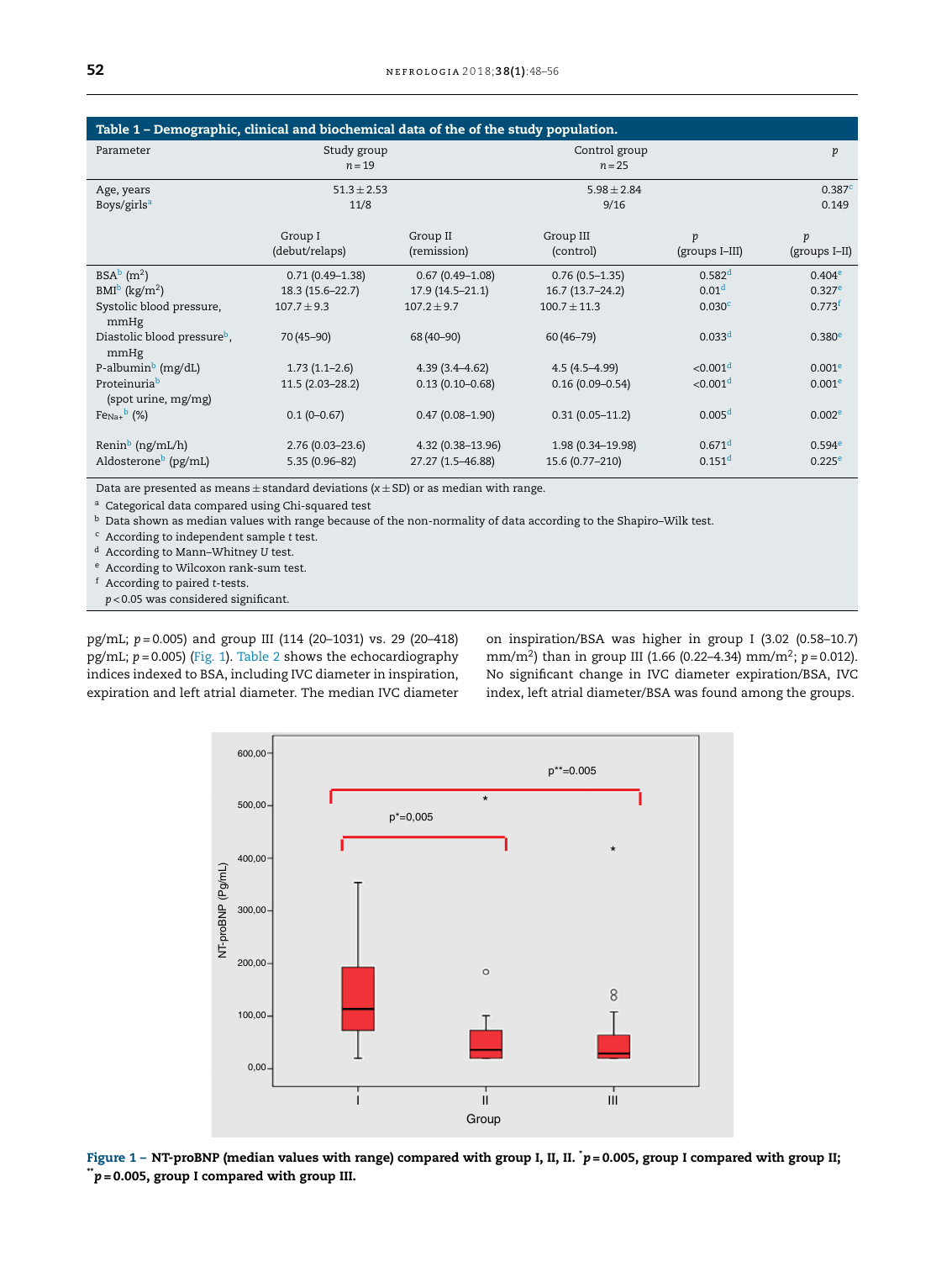<span id="page-5-0"></span>

# Figure 2 – The ratio of ICW to BSA compared with group I, II, II.  $\dot{p} = 0.586$ , group I compared with group II;  $\dddot{p} = 0.893$ , group I compared with group III.

BIA assessment was used as another indicator of volume status in the study cohort. A comparison between the groups are presented in Table 2. Over hydration, Relative OH (OH/ECW %), TBW/BSA, ECW/BSA, ECW/ICW, ECW/TBW were higher in group I as compared with the group II and III. There was no significant difference in the ratio of ICW to BSA in the groups (Fig. 2).

No significant correlation was present between BIA parameters, biochemical parameters, NT-proBNP and echocardiographic measurements in group I and group II. Serum NT-proBNP did not correlate with any other variables in group I and group II, but it did correlate with TBW/BSA (*r*: −0.527 *p* = 0.008), ECW/BSA (*r*: −0.579 *p* = 0.003) and ECW/ICW (*r*: −0.452 *p* = 0.023) in group III.

| Table 2 - Assessment of ECW And Fluid Status in Study Population. |                            |                         |                        |                      |                                  |  |  |  |  |
|-------------------------------------------------------------------|----------------------------|-------------------------|------------------------|----------------------|----------------------------------|--|--|--|--|
| Parameter                                                         | Group I<br>(debut/relapse) | Group II<br>(remission) | Group III<br>(control) | p<br>(groups I–III)  | $\boldsymbol{p}$<br>(group I–II) |  |  |  |  |
| IVC diameter inspiration/BSA <sup>b</sup><br>$\rm (mm/m^2)$       | $3.02(0.58 - 10.7)$        | $2.92(0.50-11.4)$       | $1.66(0.22 - 4.34)$    | 0.012 <sup>d</sup>   | 0.799e                           |  |  |  |  |
| IVC diameter expiration/BSA<br>$\rm (mm/m^2)$                     | $9.37 \pm 3.15$            | $8.75 \pm 2.60$         | $8.95 \pm 1.90$        | 0.745c               | $0.727$ <sup>f</sup>             |  |  |  |  |
| <b>IVC</b> index                                                  | $6.6 \pm 2.82$             | $6.2 \pm 2.54$          | $5.2 \pm 1.30$         | 0.095 <sup>c</sup>   | 0.948 <sup>f</sup>               |  |  |  |  |
| Left atrium diameter/BSA<br>$\rm (mm/m^2)$                        | $32.18 \pm 6.38$           | $32.62 \pm 4.99$        | $30.8 \pm 5.72$        | 0.782c               | 0.896 <sup>f</sup>               |  |  |  |  |
| OH (L)                                                            | $1.5(0.63-3.4)$            | $-0.3$ ( $-0.5$ to 0.1) | $-0.1$ (-1.0 to 0.5)   | < 0.001 <sup>d</sup> | 0.001 <sup>e</sup>               |  |  |  |  |
| Rel OH (%)                                                        | $26(9.8 - 35.3)$           | $-8.6$ ( $-37$ to 1.70) | $-1.4$ (-9.9 to 7.6)   | < 0.001 <sup>d</sup> | 0.001 <sup>e</sup>               |  |  |  |  |
| TBW/BSA                                                           | 16.47(15.17-20.72)         | 13.84 (11.6-17.1)       | 14.8 (10.9-18.08)      | < 0.001 <sup>d</sup> | 0.001 <sup>e</sup>               |  |  |  |  |
| ECW/BSA                                                           | 8.60 (6.94-10.88)          | 5.79 (4.69-7.41)        | $6.5(4.7 - 7.83)$      | < 0.001 <sup>d</sup> | 0.001 <sup>e</sup>               |  |  |  |  |
| <b>ICW/BSA</b>                                                    | 8.73 (7.24-10.87)          | $8.15(6.7-9.72)$        | $8.45(6.2 - 10.2)$     | 0.893 <sup>d</sup>   | 0.532 <sup>e</sup>               |  |  |  |  |
| ECW/ICW                                                           | $1.01(0.81 - 1.25)$        | $0.73(0.66 - 0.83)$     | $0.75(0.65 - 0.82)$    | < 0.001 <sup>d</sup> | 0.001 <sup>e</sup>               |  |  |  |  |
| ECW/TBW                                                           | $0.5(0.44 - 0.56)$         | $0.42(0.40 - 0.45)$     | $0.42(0.38 - 0.45)$    | < 0.001 <sup>d</sup> | 0.001 <sup>e</sup>               |  |  |  |  |

Data are presented as means  $\pm$  standard deviations ( $x \pm SD$ ) or as median with range.

 $b$  Data shown as median values with range, because of the non-normality of data according to the Shapiro–Wilk test.

<sup>c</sup> According to independent sample *t* test.

<sup>d</sup> According to Mann–Whitney *U* test.

<sup>e</sup> According to Wilcoxon rank-sum test.

<sup>f</sup> According to paired *t*-tests.

*p* < 0.05 was considered significant *p* value of <0.05 (controls vs. patients).

OH: Absolute fluid overload (AFO).

Rel OH: relative fluid overload (RFO) is defined as the AFO to ECW ratio.

ECW: extracellular water.

ICW: intracellular water.

TBW: total body water.

E/I: ECW/ICW.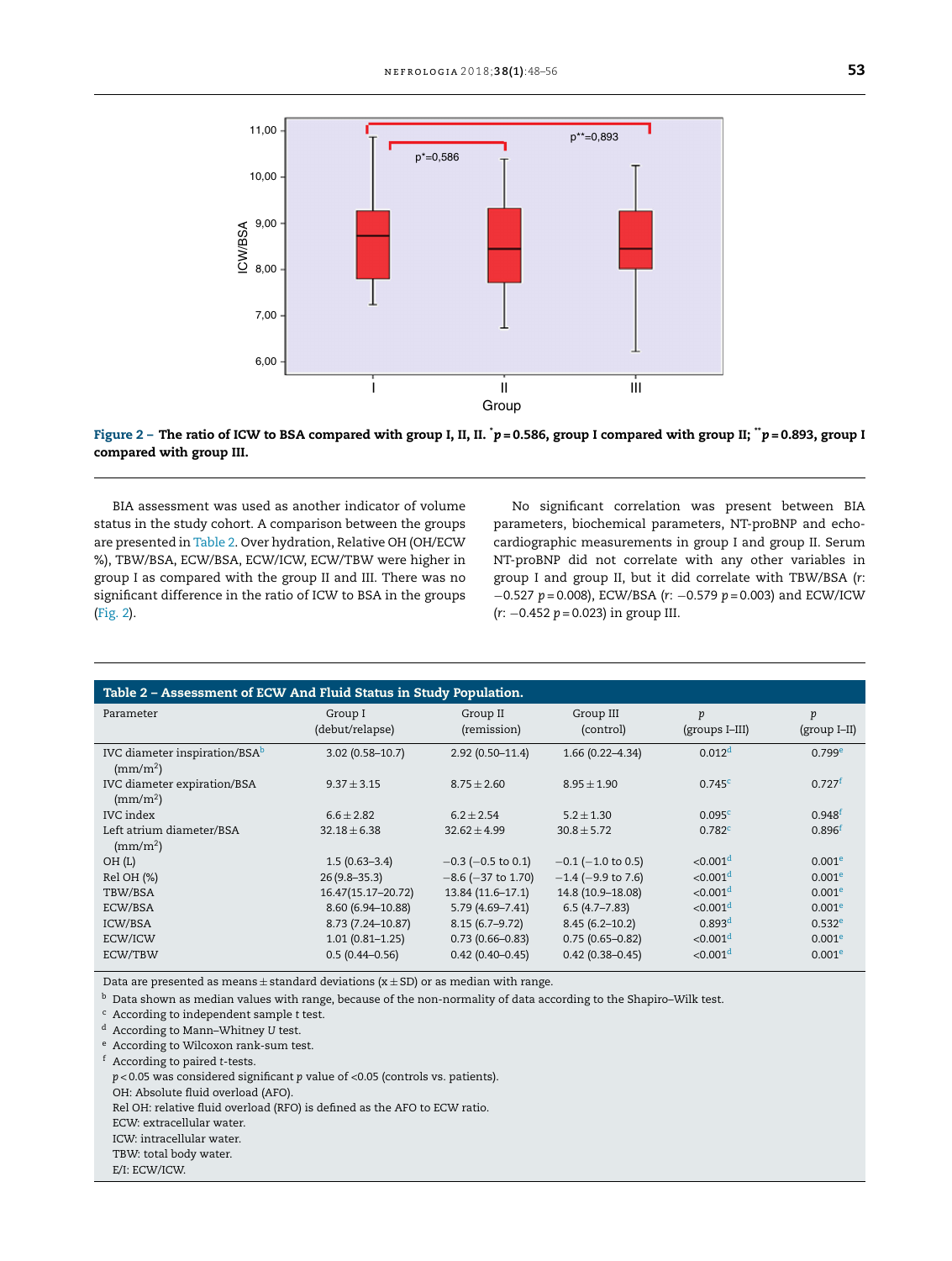# Discussion

In this study, we observed that neither debut nor relapse nephrotic patients had symptoms of hypovolemia. Also, we found that plasma renin activities, aldosterone levels were not different between groups indicating that edema did not develop as a result of activation of renin–angiotensin–aldosterone (RAA) with a hypovolemic contributing factor. Moreover, our study showed that VCI index, left atrial diameter measured in children with debut or relapse NS were not significantly different than the controls whereas NT-proBNP values were higher than the remission and control groups. Lastly, by using BIA we demostrated that TBW values were increased in association with high ECW but without any change in ICW in patients with NS during attack.

Several methods including clinical signs and symptoms, neurohumoral hormone assays, blood volume measurement with radioactive labeling techniques and IVCD measurements have been utilized in NS patients to assess the hydration status.<sup>6,7,22-33</sup> Consistent to several recent studies, during the debute or relapse period, the symptoms of hypovolemia including tachycardia, pallor or abdominal pain were not observed in our study.[23,25,28](#page-8-0) Plasma renin and aldosterone levels of patients with NS have been investigated widely in previous studies. Elevated renin or aldosterone levels have only been confirmed in about half of studied nephrotic subjects<sup>[10,22,27,30,31](#page-7-0)</sup> while some other studies have noted normal or lower values. $5,23,31$  In our study, the sodium reabsorption was significantly decreased in Group I patients compared to Group II and III. Lower FENa+ values in Group I patients than other two groups, despite the unsignificant difference in terms of plasma renin and aldosterone levels between groups may indicate the role of intrarenal mechanisms in sodium reabsorption in children with INS. Besides renin and aldosterone, we investigated the role of NT-proBNP in determining the volume status of children with NS. NTproBNP was high in the debut/relapse group during disease. Higher concentration of NT-proBNP in the debut/relapse group suggests the overfill blood volume in these patients.

Previous studies investigating the central volume status by measurements of IVC and left atrial diameter by echocardiography yielded conflicting results in children with INS.<sup>23-25,28,34</sup> Recently, Gurgoze et al., $^{23}$  $^{23}$  $^{23}$  reported left atrial diameter and IVCCI values were similar between patients with and without edema and concluded that patients with NS tended to be normovolemic instead of being hypovolemic. Similarly our data show no significant difference between the groups in terms of IVC index and left atrial diameter but a tendency toward an increased IVC inspiratory diameter/BSA ratio was seen in Group I compared with the group III. Our data showed no significant correlation between IVC diameter and NT-proBNP and fluid volume by BIA.

The use of IVC as a marker of central blood volume filling should be researched in a larger patient group. By the way, this method can have some limitations. That means for example, the toddlers are less likely to lie still during the ultrasound tests. It causes most probably undesired biases for measurements. Since the toddlers cry, intra-thoracic and intra-abdominal pressure will obviously increase. Therefore it will show some critical deviances in the IVC diameter measurements. These limitations may underlie the discordance between the current results and the previously reported of echocardiographic IVC measurements<sup>[24,25,28,34](#page-8-0)</sup>. Point-of-care ultrasound of IVC was not reliable enough to be used as an independent screening method for volume overload to assess younger children.

Although fluid management is based primarily on subjective clinical assessment, clinicians need noninvasive bedside tools to provide a more objective assessment of fluid status. Multifrequency bioimpedance measurement has been claimed to be a reliable noninvasive technology for estimating body water compartments in adults. $16,35$  Its usage in pediatric patients' has also been advocated.[23,34,36–40](#page-8-0) The use of relative overhydration (Rel OH) allows for hydration status comparison between all patient groups including children. Two pediatric abstracts showed the utility of BIA in children older than 2 years of age. One of them validated and established fluid and body composition reference values in 430 healthy children; the other one showed a very similar total body water content estimate by BIA and by the Morgenstern equation, which is the only equation for TBW assessment validated in children on dialysis.<sup>[38,40](#page-8-0)</sup>

As in the latter study, we observed increased TBW in patients with debut or relapse NS compared to healthy controls in association with increased ECW but without any change in ICW. Previously, Gurgoze et al. $^{23}$  $^{23}$  $^{23}$  calculated TBW by measuring resistance and reactance values using a 50 kHz BIA device and TBW was found to be markedly higher in patients with edema. Despite the methodological differences between the two studies, patients with NS tended to be hypervolemic instead of being hypovolemic and the increase in TBW is likely associated with increased ECW without any change in ICW. Although BIA was found to be reliable and practical method in pediatric patients on hemodialysis, there is scarce data regarding the usefulness of BIA to evaluate volume status in children with nephrotic syndrome. More recently, Özdemir et al.<sup>[34](#page-8-0)</sup> evaluated the clinical findings, echocardiographic measurements (IVC index and IVC collapsibility index) and BIA to determine the volume status of 34 children with NS and controls. The authours concluded that BIS may be a superior technique to echocardiography since the sensitivity and specificity of BIA is relatively higher.

Natriuretic peptides play a key role in regulation of blood pressure and volume homeostasis due to their natri-uretic/diuretic and vasodilatory actions.<sup>[41](#page-8-0)</sup> Several previous studies have shown the strong relationship between natriuretic peptides and left ventricular hypertrophy, systolic dysfunction but most of the patients included in these stud-ies were prevalent dialysis patients.<sup>[42,43](#page-8-0)</sup> We preferred the use of NT-proBNP due to its in vitro stability appropriate for routine clinical use and longer half-life of BNP compared to ANP. We found that NT-proBNP level in Group I was significantly higher compared to Group II and Group III. NT-proBNP levels waned during remission, supporting the volume expansion with NS. In the study by Andersen et al. $^{24}$  $^{24}$  $^{24}$  higher ANP and NT-proBNP levels were found in children with aldosteronesuppressed group compared to remission groups suggesting possible overfill blood volume.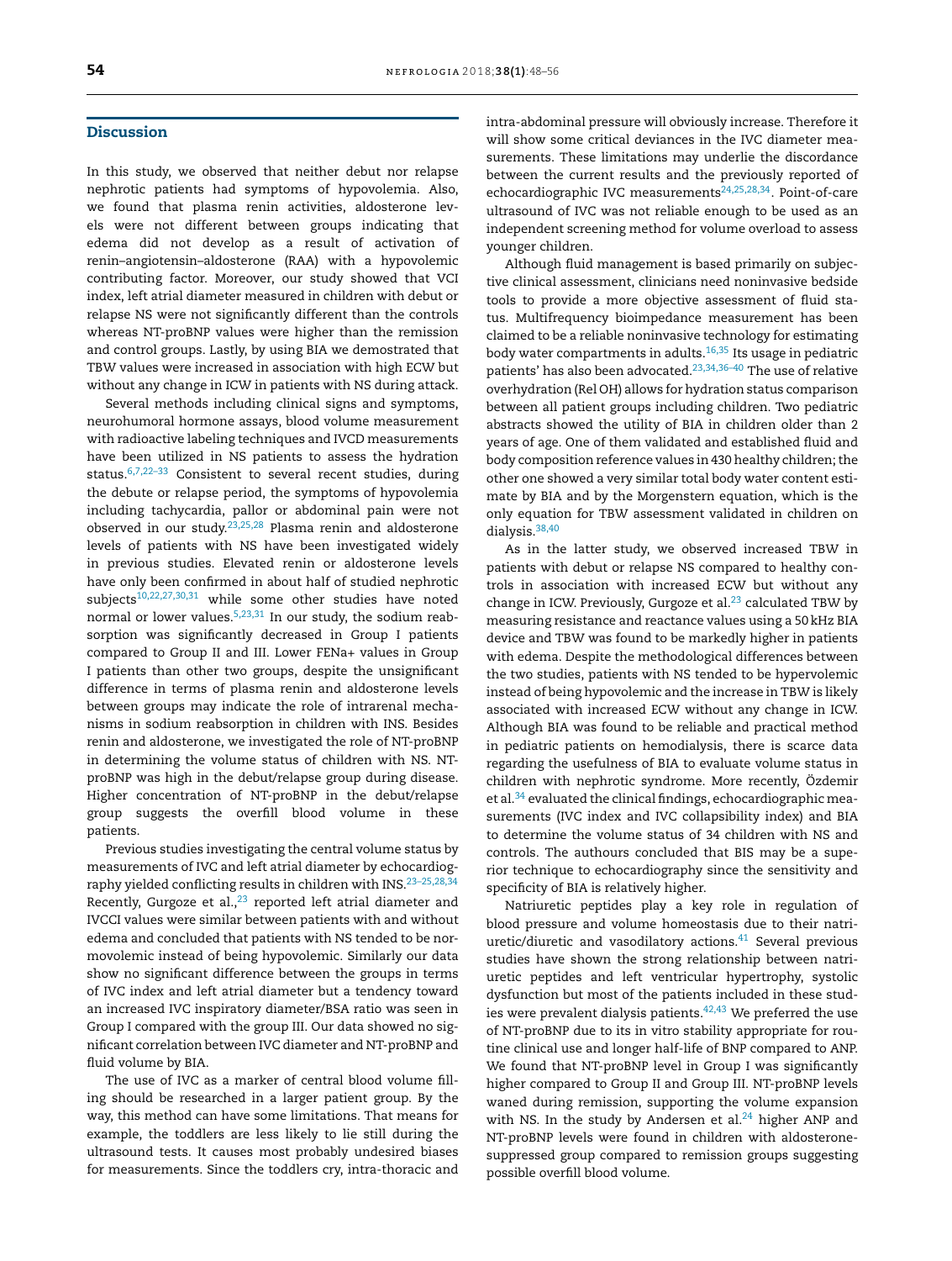<span id="page-7-0"></span>To date, however there has been no study evaluating the relationship among NT-proBNP, echocardiography measurements and BIA parameters in children with NS. We did not find any correlation between the parameters of BIA (OH, Rel OH, TBW/BSA, ECW/BSA, ECW/ICW, ECW/TBW) and NTproBNP in Group I and Group II but positive correlations was observed between ECW/BSA, ECW/ICW and ECW/TBW and NT-proBNP in Group III. These findings may be explained by the renal unresponsiveness to the natriuretic peptides which was previously proposed in NS patients. $44,45$  Despite their increased levels in NS and other edematous conditions, the underlying renal unresponsiveness to natriuretic peptides include; decreased renal perfusion pressure, RAAS, increased levels of antagonist hormones such as endothelin and AVP, down-regulation in natriuretic peptide receptors, increased breakdown by endopeptidases and release of less active forms.[45](#page-8-0) The presence of correlation between BIA values and NT-proBNP only in the control group and not in the patients groups may indicate the alteration of the relationship between NT-proBNP and hydration status. The present study has not been specifically designed to explain this observation; however, down-regulation of natriuretic peptide receptors or increased breakdown by neutral endopeptidases may play a role in renal unresponsiveness.

One of this study's weakness is the fact that the subgroup of patients with NS and remission is very small and the lack of long-term, longitudinal-serial measurements. The other limitation was that the sodium intake could not be standardized in these patients studied just at debut or relapse. This may contribute the substantial variation on urinary sodium excretion. It is also important to note that our data represent a single center report.

In conclusion, our results indicate that renin, aldosterone, VCI index, left atrial diameter measured in children with debut or relapse NS were not significantly different than the controls whereas NT-proBNP values were higher than the remission and control groups. Increased TBW values, in association with high ECW but without any change in ICW, indicates the lack of hypovolemia in children with NS. Since BIA provides results immediately, it might be an additional tool for everyday care of difficult patients with NS, whereas natriuretic peptides results are not available in a fast manner most of the time. Further studies are needed to evaluate the utility of BIA at the followup children with NS.

# Ethical approval

This study was supported by Ondokuz Mayis University Department of Scientific Research Projects. All procedures performed in studies involving human participants were in accordance with the ethical standards of the institutional and/or national research committee at which the studies were conducted (PYO. TIP.1901.12.019) and with the 1964 Helsinki declaration and its later amendments or comparable ethical standards.

# Conflict of interest

The authors have declared that no conflict of interest exists.

### Acknowledgments

We thank those of our patients and clinical colleagues who have supported this research.

We presented this study as a poster presentation in the 47th ESPN Congress in Porto, Portugal, September 18–20, 2014 (p206). This study was supported by Ondokuz Mayis University Department of Scientific Research Projects.

### **REFERENCES**

- 1. [Nash](http://refhub.elsevier.com/S0211-6995(17)30104-2/sbref0230) [M,](http://refhub.elsevier.com/S0211-6995(17)30104-2/sbref0230) [Edelmann](http://refhub.elsevier.com/S0211-6995(17)30104-2/sbref0230) [C,](http://refhub.elsevier.com/S0211-6995(17)30104-2/sbref0230) [Bernstein](http://refhub.elsevier.com/S0211-6995(17)30104-2/sbref0230) [J,](http://refhub.elsevier.com/S0211-6995(17)30104-2/sbref0230) [Barnett](http://refhub.elsevier.com/S0211-6995(17)30104-2/sbref0230) [H.](http://refhub.elsevier.com/S0211-6995(17)30104-2/sbref0230) [In:](http://refhub.elsevier.com/S0211-6995(17)30104-2/sbref0230) [Edelmann](http://refhub.elsevier.com/S0211-6995(17)30104-2/sbref0230) [C,](http://refhub.elsevier.com/S0211-6995(17)30104-2/sbref0230) [editor.](http://refhub.elsevier.com/S0211-6995(17)30104-2/sbref0230) [The](http://refhub.elsevier.com/S0211-6995(17)30104-2/sbref0230) [nephrotic](http://refhub.elsevier.com/S0211-6995(17)30104-2/sbref0230) [syndrome](http://refhub.elsevier.com/S0211-6995(17)30104-2/sbref0230) [in](http://refhub.elsevier.com/S0211-6995(17)30104-2/sbref0230) [pediatric](http://refhub.elsevier.com/S0211-6995(17)30104-2/sbref0230) [kidney](http://refhub.elsevier.com/S0211-6995(17)30104-2/sbref0230) [disease.](http://refhub.elsevier.com/S0211-6995(17)30104-2/sbref0230) [Boston:](http://refhub.elsevier.com/S0211-6995(17)30104-2/sbref0230) [Little](http://refhub.elsevier.com/S0211-6995(17)30104-2/sbref0230) [Brown;](http://refhub.elsevier.com/S0211-6995(17)30104-2/sbref0230) [1978.](http://refhub.elsevier.com/S0211-6995(17)30104-2/sbref0230) [p.](http://refhub.elsevier.com/S0211-6995(17)30104-2/sbref0230) [1247–90.](http://refhub.elsevier.com/S0211-6995(17)30104-2/sbref0230)
- 2. [Arneil](http://refhub.elsevier.com/S0211-6995(17)30104-2/sbref0235) [GC.](http://refhub.elsevier.com/S0211-6995(17)30104-2/sbref0235) [In:](http://refhub.elsevier.com/S0211-6995(17)30104-2/sbref0235) [Liebermann](http://refhub.elsevier.com/S0211-6995(17)30104-2/sbref0235) [A,](http://refhub.elsevier.com/S0211-6995(17)30104-2/sbref0235) [editor.](http://refhub.elsevier.com/S0211-6995(17)30104-2/sbref0235) [Management](http://refhub.elsevier.com/S0211-6995(17)30104-2/sbref0235) [of](http://refhub.elsevier.com/S0211-6995(17)30104-2/sbref0235) [the](http://refhub.elsevier.com/S0211-6995(17)30104-2/sbref0235) [nephrotic](http://refhub.elsevier.com/S0211-6995(17)30104-2/sbref0235) [syndrome](http://refhub.elsevier.com/S0211-6995(17)30104-2/sbref0235) [in](http://refhub.elsevier.com/S0211-6995(17)30104-2/sbref0235) [the](http://refhub.elsevier.com/S0211-6995(17)30104-2/sbref0235) [child](http://refhub.elsevier.com/S0211-6995(17)30104-2/sbref0235) [in](http://refhub.elsevier.com/S0211-6995(17)30104-2/sbref0235) [clinical](http://refhub.elsevier.com/S0211-6995(17)30104-2/sbref0235) [pediatric](http://refhub.elsevier.com/S0211-6995(17)30104-2/sbref0235) [nephrology.](http://refhub.elsevier.com/S0211-6995(17)30104-2/sbref0235) [Philadelphia:](http://refhub.elsevier.com/S0211-6995(17)30104-2/sbref0235) [Lippincott;](http://refhub.elsevier.com/S0211-6995(17)30104-2/sbref0235) [1976.](http://refhub.elsevier.com/S0211-6995(17)30104-2/sbref0235) [p.](http://refhub.elsevier.com/S0211-6995(17)30104-2/sbref0235) [146–72.](http://refhub.elsevier.com/S0211-6995(17)30104-2/sbref0235)
- 3. [Glassock](http://refhub.elsevier.com/S0211-6995(17)30104-2/sbref0240) [RJ.](http://refhub.elsevier.com/S0211-6995(17)30104-2/sbref0240) [Sodium](http://refhub.elsevier.com/S0211-6995(17)30104-2/sbref0240) [homeostasis](http://refhub.elsevier.com/S0211-6995(17)30104-2/sbref0240) [in](http://refhub.elsevier.com/S0211-6995(17)30104-2/sbref0240) [acute](http://refhub.elsevier.com/S0211-6995(17)30104-2/sbref0240) [glomerulonephritis](http://refhub.elsevier.com/S0211-6995(17)30104-2/sbref0240) [and](http://refhub.elsevier.com/S0211-6995(17)30104-2/sbref0240) [nephrotic](http://refhub.elsevier.com/S0211-6995(17)30104-2/sbref0240) [syndrome.](http://refhub.elsevier.com/S0211-6995(17)30104-2/sbref0240) [Contrib](http://refhub.elsevier.com/S0211-6995(17)30104-2/sbref0240) [Nephrol.](http://refhub.elsevier.com/S0211-6995(17)30104-2/sbref0240) [1980;23:181–203.](http://refhub.elsevier.com/S0211-6995(17)30104-2/sbref0240)
- 4. [Dohout-Mees](http://refhub.elsevier.com/S0211-6995(17)30104-2/sbref0245) [EJ,](http://refhub.elsevier.com/S0211-6995(17)30104-2/sbref0245) [Koomans](http://refhub.elsevier.com/S0211-6995(17)30104-2/sbref0245) [HA.](http://refhub.elsevier.com/S0211-6995(17)30104-2/sbref0245) [Understanding](http://refhub.elsevier.com/S0211-6995(17)30104-2/sbref0245) [the](http://refhub.elsevier.com/S0211-6995(17)30104-2/sbref0245) [nephrotic](http://refhub.elsevier.com/S0211-6995(17)30104-2/sbref0245) [syndrome:](http://refhub.elsevier.com/S0211-6995(17)30104-2/sbref0245) [what's](http://refhub.elsevier.com/S0211-6995(17)30104-2/sbref0245) [new](http://refhub.elsevier.com/S0211-6995(17)30104-2/sbref0245) [in](http://refhub.elsevier.com/S0211-6995(17)30104-2/sbref0245) [a](http://refhub.elsevier.com/S0211-6995(17)30104-2/sbref0245) [decade?](http://refhub.elsevier.com/S0211-6995(17)30104-2/sbref0245) [Nephron.](http://refhub.elsevier.com/S0211-6995(17)30104-2/sbref0245) [1995;70:1–10.](http://refhub.elsevier.com/S0211-6995(17)30104-2/sbref0245)
- 5. [Bockenhauer](http://refhub.elsevier.com/S0211-6995(17)30104-2/sbref0250) [D.](http://refhub.elsevier.com/S0211-6995(17)30104-2/sbref0250) [Over-](http://refhub.elsevier.com/S0211-6995(17)30104-2/sbref0250) [or](http://refhub.elsevier.com/S0211-6995(17)30104-2/sbref0250) [underfill:](http://refhub.elsevier.com/S0211-6995(17)30104-2/sbref0250) [not](http://refhub.elsevier.com/S0211-6995(17)30104-2/sbref0250) [all](http://refhub.elsevier.com/S0211-6995(17)30104-2/sbref0250) [nephrotic](http://refhub.elsevier.com/S0211-6995(17)30104-2/sbref0250) [states](http://refhub.elsevier.com/S0211-6995(17)30104-2/sbref0250) [are](http://refhub.elsevier.com/S0211-6995(17)30104-2/sbref0250) [created](http://refhub.elsevier.com/S0211-6995(17)30104-2/sbref0250) [equal.](http://refhub.elsevier.com/S0211-6995(17)30104-2/sbref0250) [Pediatr](http://refhub.elsevier.com/S0211-6995(17)30104-2/sbref0250) [Nephrol.](http://refhub.elsevier.com/S0211-6995(17)30104-2/sbref0250) [2013;28:1153–6.](http://refhub.elsevier.com/S0211-6995(17)30104-2/sbref0250)
- 6. [Vande](http://refhub.elsevier.com/S0211-6995(17)30104-2/sbref0255) [Walle](http://refhub.elsevier.com/S0211-6995(17)30104-2/sbref0255) [J,](http://refhub.elsevier.com/S0211-6995(17)30104-2/sbref0255) [Donckerwolcke](http://refhub.elsevier.com/S0211-6995(17)30104-2/sbref0255) [R,](http://refhub.elsevier.com/S0211-6995(17)30104-2/sbref0255) [Boer](http://refhub.elsevier.com/S0211-6995(17)30104-2/sbref0255) [P,](http://refhub.elsevier.com/S0211-6995(17)30104-2/sbref0255) [van](http://refhub.elsevier.com/S0211-6995(17)30104-2/sbref0255) [Isselt](http://refhub.elsevier.com/S0211-6995(17)30104-2/sbref0255) [HW,](http://refhub.elsevier.com/S0211-6995(17)30104-2/sbref0255) [Koomans](http://refhub.elsevier.com/S0211-6995(17)30104-2/sbref0255) [HA,](http://refhub.elsevier.com/S0211-6995(17)30104-2/sbref0255) [Joles](http://refhub.elsevier.com/S0211-6995(17)30104-2/sbref0255) [JA.](http://refhub.elsevier.com/S0211-6995(17)30104-2/sbref0255) [Blood](http://refhub.elsevier.com/S0211-6995(17)30104-2/sbref0255) [volume,](http://refhub.elsevier.com/S0211-6995(17)30104-2/sbref0255) [colloid](http://refhub.elsevier.com/S0211-6995(17)30104-2/sbref0255) [osmotic](http://refhub.elsevier.com/S0211-6995(17)30104-2/sbref0255) [pressure](http://refhub.elsevier.com/S0211-6995(17)30104-2/sbref0255) [and](http://refhub.elsevier.com/S0211-6995(17)30104-2/sbref0255) [F-cell](http://refhub.elsevier.com/S0211-6995(17)30104-2/sbref0255) [ratio](http://refhub.elsevier.com/S0211-6995(17)30104-2/sbref0255) [in](http://refhub.elsevier.com/S0211-6995(17)30104-2/sbref0255) [children](http://refhub.elsevier.com/S0211-6995(17)30104-2/sbref0255) [with](http://refhub.elsevier.com/S0211-6995(17)30104-2/sbref0255) [the](http://refhub.elsevier.com/S0211-6995(17)30104-2/sbref0255) [nephrotic](http://refhub.elsevier.com/S0211-6995(17)30104-2/sbref0255) [syndrome](http://refhub.elsevier.com/S0211-6995(17)30104-2/sbref0255). [Kidney](http://refhub.elsevier.com/S0211-6995(17)30104-2/sbref0255) [Int.](http://refhub.elsevier.com/S0211-6995(17)30104-2/sbref0255) [1996;49:1471–7.](http://refhub.elsevier.com/S0211-6995(17)30104-2/sbref0255)
- 7. [Geers](http://refhub.elsevier.com/S0211-6995(17)30104-2/sbref0260) [AB,](http://refhub.elsevier.com/S0211-6995(17)30104-2/sbref0260) [Koomans](http://refhub.elsevier.com/S0211-6995(17)30104-2/sbref0260) [HA,](http://refhub.elsevier.com/S0211-6995(17)30104-2/sbref0260) [Boer](http://refhub.elsevier.com/S0211-6995(17)30104-2/sbref0260) [P,](http://refhub.elsevier.com/S0211-6995(17)30104-2/sbref0260) [Dorhout](http://refhub.elsevier.com/S0211-6995(17)30104-2/sbref0260) [Mees](http://refhub.elsevier.com/S0211-6995(17)30104-2/sbref0260) [EJ.](http://refhub.elsevier.com/S0211-6995(17)30104-2/sbref0260) [Plasma](http://refhub.elsevier.com/S0211-6995(17)30104-2/sbref0260) [and](http://refhub.elsevier.com/S0211-6995(17)30104-2/sbref0260) [blood](http://refhub.elsevier.com/S0211-6995(17)30104-2/sbref0260) [volumes](http://refhub.elsevier.com/S0211-6995(17)30104-2/sbref0260) [in](http://refhub.elsevier.com/S0211-6995(17)30104-2/sbref0260) [patients](http://refhub.elsevier.com/S0211-6995(17)30104-2/sbref0260) [with](http://refhub.elsevier.com/S0211-6995(17)30104-2/sbref0260) [the](http://refhub.elsevier.com/S0211-6995(17)30104-2/sbref0260) [nephrotic](http://refhub.elsevier.com/S0211-6995(17)30104-2/sbref0260) [syndrome.](http://refhub.elsevier.com/S0211-6995(17)30104-2/sbref0260) [Nephron.](http://refhub.elsevier.com/S0211-6995(17)30104-2/sbref0260) [1984;38:170](http://refhub.elsevier.com/S0211-6995(17)30104-2/sbref0260)–[3.](http://refhub.elsevier.com/S0211-6995(17)30104-2/sbref0260)
- 8. [Schrier](http://refhub.elsevier.com/S0211-6995(17)30104-2/sbref0265) [WR,](http://refhub.elsevier.com/S0211-6995(17)30104-2/sbref0265) [Fasset](http://refhub.elsevier.com/S0211-6995(17)30104-2/sbref0265) [RG.](http://refhub.elsevier.com/S0211-6995(17)30104-2/sbref0265) [A](http://refhub.elsevier.com/S0211-6995(17)30104-2/sbref0265) [critique](http://refhub.elsevier.com/S0211-6995(17)30104-2/sbref0265) [of](http://refhub.elsevier.com/S0211-6995(17)30104-2/sbref0265) [the](http://refhub.elsevier.com/S0211-6995(17)30104-2/sbref0265) [overfill](http://refhub.elsevier.com/S0211-6995(17)30104-2/sbref0265) [hypothesis](http://refhub.elsevier.com/S0211-6995(17)30104-2/sbref0265) [of](http://refhub.elsevier.com/S0211-6995(17)30104-2/sbref0265) [sodium](http://refhub.elsevier.com/S0211-6995(17)30104-2/sbref0265) [and](http://refhub.elsevier.com/S0211-6995(17)30104-2/sbref0265) [water](http://refhub.elsevier.com/S0211-6995(17)30104-2/sbref0265) [retention](http://refhub.elsevier.com/S0211-6995(17)30104-2/sbref0265) [in](http://refhub.elsevier.com/S0211-6995(17)30104-2/sbref0265) [nephrotic](http://refhub.elsevier.com/S0211-6995(17)30104-2/sbref0265) [syndrome.](http://refhub.elsevier.com/S0211-6995(17)30104-2/sbref0265) [Kidney](http://refhub.elsevier.com/S0211-6995(17)30104-2/sbref0265) [Int.](http://refhub.elsevier.com/S0211-6995(17)30104-2/sbref0265) [1998;53:1111](http://refhub.elsevier.com/S0211-6995(17)30104-2/sbref0265)–[7.](http://refhub.elsevier.com/S0211-6995(17)30104-2/sbref0265)
- 9. [Meltzer](http://refhub.elsevier.com/S0211-6995(17)30104-2/sbref0270) [JI,](http://refhub.elsevier.com/S0211-6995(17)30104-2/sbref0270) [Keim](http://refhub.elsevier.com/S0211-6995(17)30104-2/sbref0270) [HJ,](http://refhub.elsevier.com/S0211-6995(17)30104-2/sbref0270) [Laragh](http://refhub.elsevier.com/S0211-6995(17)30104-2/sbref0270) [JH,](http://refhub.elsevier.com/S0211-6995(17)30104-2/sbref0270) [Sealey](http://refhub.elsevier.com/S0211-6995(17)30104-2/sbref0270) [JE,](http://refhub.elsevier.com/S0211-6995(17)30104-2/sbref0270) [Jan](http://refhub.elsevier.com/S0211-6995(17)30104-2/sbref0270) [KM,](http://refhub.elsevier.com/S0211-6995(17)30104-2/sbref0270) [Chien](http://refhub.elsevier.com/S0211-6995(17)30104-2/sbref0270) [S.](http://refhub.elsevier.com/S0211-6995(17)30104-2/sbref0270) [Nephrotic](http://refhub.elsevier.com/S0211-6995(17)30104-2/sbref0270) [syndrome:](http://refhub.elsevier.com/S0211-6995(17)30104-2/sbref0270) [vasoconstriction](http://refhub.elsevier.com/S0211-6995(17)30104-2/sbref0270) [and](http://refhub.elsevier.com/S0211-6995(17)30104-2/sbref0270) [hypervolemic](http://refhub.elsevier.com/S0211-6995(17)30104-2/sbref0270) [types](http://refhub.elsevier.com/S0211-6995(17)30104-2/sbref0270) [indicated](http://refhub.elsevier.com/S0211-6995(17)30104-2/sbref0270) [by](http://refhub.elsevier.com/S0211-6995(17)30104-2/sbref0270) [renin-sodium](http://refhub.elsevier.com/S0211-6995(17)30104-2/sbref0270) [profiling.](http://refhub.elsevier.com/S0211-6995(17)30104-2/sbref0270) [Ann](http://refhub.elsevier.com/S0211-6995(17)30104-2/sbref0270) [Intern](http://refhub.elsevier.com/S0211-6995(17)30104-2/sbref0270) [Med.](http://refhub.elsevier.com/S0211-6995(17)30104-2/sbref0270) [1979;92:688–96.](http://refhub.elsevier.com/S0211-6995(17)30104-2/sbref0270)
- 10. [Siddall](http://refhub.elsevier.com/S0211-6995(17)30104-2/sbref0275) [EC,](http://refhub.elsevier.com/S0211-6995(17)30104-2/sbref0275) [Radhakrishnan](http://refhub.elsevier.com/S0211-6995(17)30104-2/sbref0275) [J.](http://refhub.elsevier.com/S0211-6995(17)30104-2/sbref0275) [The](http://refhub.elsevier.com/S0211-6995(17)30104-2/sbref0275) [pathophysiology](http://refhub.elsevier.com/S0211-6995(17)30104-2/sbref0275) [of](http://refhub.elsevier.com/S0211-6995(17)30104-2/sbref0275) [edema](http://refhub.elsevier.com/S0211-6995(17)30104-2/sbref0275) [formation](http://refhub.elsevier.com/S0211-6995(17)30104-2/sbref0275) [in](http://refhub.elsevier.com/S0211-6995(17)30104-2/sbref0275) [the](http://refhub.elsevier.com/S0211-6995(17)30104-2/sbref0275) [nephrotic](http://refhub.elsevier.com/S0211-6995(17)30104-2/sbref0275) [syndrome.](http://refhub.elsevier.com/S0211-6995(17)30104-2/sbref0275) [Kidney](http://refhub.elsevier.com/S0211-6995(17)30104-2/sbref0275) [Int.](http://refhub.elsevier.com/S0211-6995(17)30104-2/sbref0275) [2012;82:635.](http://refhub.elsevier.com/S0211-6995(17)30104-2/sbref0275)
- 11. [Dou](http://refhub.elsevier.com/S0211-6995(17)30104-2/sbref0280) [Y,](http://refhub.elsevier.com/S0211-6995(17)30104-2/sbref0280) [Zhu](http://refhub.elsevier.com/S0211-6995(17)30104-2/sbref0280) [F,](http://refhub.elsevier.com/S0211-6995(17)30104-2/sbref0280) [Kotanko](http://refhub.elsevier.com/S0211-6995(17)30104-2/sbref0280) [P.](http://refhub.elsevier.com/S0211-6995(17)30104-2/sbref0280) [Assesment](http://refhub.elsevier.com/S0211-6995(17)30104-2/sbref0280) [of](http://refhub.elsevier.com/S0211-6995(17)30104-2/sbref0280) [extracellular](http://refhub.elsevier.com/S0211-6995(17)30104-2/sbref0280) [fluid](http://refhub.elsevier.com/S0211-6995(17)30104-2/sbref0280) [volume](http://refhub.elsevier.com/S0211-6995(17)30104-2/sbref0280) [and](http://refhub.elsevier.com/S0211-6995(17)30104-2/sbref0280) [fluid](http://refhub.elsevier.com/S0211-6995(17)30104-2/sbref0280) [status](http://refhub.elsevier.com/S0211-6995(17)30104-2/sbref0280) [in](http://refhub.elsevier.com/S0211-6995(17)30104-2/sbref0280) [hemodialysis](http://refhub.elsevier.com/S0211-6995(17)30104-2/sbref0280) [patients.](http://refhub.elsevier.com/S0211-6995(17)30104-2/sbref0280) [Current](http://refhub.elsevier.com/S0211-6995(17)30104-2/sbref0280) [status](http://refhub.elsevier.com/S0211-6995(17)30104-2/sbref0280) [and](http://refhub.elsevier.com/S0211-6995(17)30104-2/sbref0280) [technical](http://refhub.elsevier.com/S0211-6995(17)30104-2/sbref0280) [advances.](http://refhub.elsevier.com/S0211-6995(17)30104-2/sbref0280) [Semin](http://refhub.elsevier.com/S0211-6995(17)30104-2/sbref0280) [Dial](http://refhub.elsevier.com/S0211-6995(17)30104-2/sbref0280) [Jul.](http://refhub.elsevier.com/S0211-6995(17)30104-2/sbref0280) [2012;25:377–87.](http://refhub.elsevier.com/S0211-6995(17)30104-2/sbref0280)
- 12. [Thibault](http://refhub.elsevier.com/S0211-6995(17)30104-2/sbref0285) [R,](http://refhub.elsevier.com/S0211-6995(17)30104-2/sbref0285) [Genton](http://refhub.elsevier.com/S0211-6995(17)30104-2/sbref0285) [L,](http://refhub.elsevier.com/S0211-6995(17)30104-2/sbref0285) [Pichard](http://refhub.elsevier.com/S0211-6995(17)30104-2/sbref0285) [C.](http://refhub.elsevier.com/S0211-6995(17)30104-2/sbref0285) [Body](http://refhub.elsevier.com/S0211-6995(17)30104-2/sbref0285) [composition:](http://refhub.elsevier.com/S0211-6995(17)30104-2/sbref0285) [why,](http://refhub.elsevier.com/S0211-6995(17)30104-2/sbref0285) [when](http://refhub.elsevier.com/S0211-6995(17)30104-2/sbref0285) [and](http://refhub.elsevier.com/S0211-6995(17)30104-2/sbref0285) [for](http://refhub.elsevier.com/S0211-6995(17)30104-2/sbref0285) [who?](http://refhub.elsevier.com/S0211-6995(17)30104-2/sbref0285) [Clin](http://refhub.elsevier.com/S0211-6995(17)30104-2/sbref0285) [Nutr.](http://refhub.elsevier.com/S0211-6995(17)30104-2/sbref0285) [2012;31:435–47.](http://refhub.elsevier.com/S0211-6995(17)30104-2/sbref0285)
- 13. [Katzarski](http://refhub.elsevier.com/S0211-6995(17)30104-2/sbref0290) [K,](http://refhub.elsevier.com/S0211-6995(17)30104-2/sbref0290) [Charra](http://refhub.elsevier.com/S0211-6995(17)30104-2/sbref0290) [B,](http://refhub.elsevier.com/S0211-6995(17)30104-2/sbref0290) [Laurent](http://refhub.elsevier.com/S0211-6995(17)30104-2/sbref0290) [G,](http://refhub.elsevier.com/S0211-6995(17)30104-2/sbref0290) [Lopot](http://refhub.elsevier.com/S0211-6995(17)30104-2/sbref0290) [F,](http://refhub.elsevier.com/S0211-6995(17)30104-2/sbref0290) [Divino-Filho](http://refhub.elsevier.com/S0211-6995(17)30104-2/sbref0290) [JC,](http://refhub.elsevier.com/S0211-6995(17)30104-2/sbref0290) [Nisell](http://refhub.elsevier.com/S0211-6995(17)30104-2/sbref0290) [J,](http://refhub.elsevier.com/S0211-6995(17)30104-2/sbref0290) [et](http://refhub.elsevier.com/S0211-6995(17)30104-2/sbref0290) [al.](http://refhub.elsevier.com/S0211-6995(17)30104-2/sbref0290) [Multifrequency](http://refhub.elsevier.com/S0211-6995(17)30104-2/sbref0290) [bioimpedance](http://refhub.elsevier.com/S0211-6995(17)30104-2/sbref0290) [in](http://refhub.elsevier.com/S0211-6995(17)30104-2/sbref0290) [assessment](http://refhub.elsevier.com/S0211-6995(17)30104-2/sbref0290) [of](http://refhub.elsevier.com/S0211-6995(17)30104-2/sbref0290) [dry](http://refhub.elsevier.com/S0211-6995(17)30104-2/sbref0290) [weight](http://refhub.elsevier.com/S0211-6995(17)30104-2/sbref0290) [in](http://refhub.elsevier.com/S0211-6995(17)30104-2/sbref0290) [haemodialysis.](http://refhub.elsevier.com/S0211-6995(17)30104-2/sbref0290) [Nephrol](http://refhub.elsevier.com/S0211-6995(17)30104-2/sbref0290) [Dial](http://refhub.elsevier.com/S0211-6995(17)30104-2/sbref0290) [Transplant.](http://refhub.elsevier.com/S0211-6995(17)30104-2/sbref0290) [1996;11:20–3.](http://refhub.elsevier.com/S0211-6995(17)30104-2/sbref0290)
- 14. [Chen](http://refhub.elsevier.com/S0211-6995(17)30104-2/sbref0295) [YC,](http://refhub.elsevier.com/S0211-6995(17)30104-2/sbref0295) [Chen](http://refhub.elsevier.com/S0211-6995(17)30104-2/sbref0295) [HH,](http://refhub.elsevier.com/S0211-6995(17)30104-2/sbref0295) [Yeh](http://refhub.elsevier.com/S0211-6995(17)30104-2/sbref0295) [JC,](http://refhub.elsevier.com/S0211-6995(17)30104-2/sbref0295) [Chen](http://refhub.elsevier.com/S0211-6995(17)30104-2/sbref0295) [SY.](http://refhub.elsevier.com/S0211-6995(17)30104-2/sbref0295) [Adjusting](http://refhub.elsevier.com/S0211-6995(17)30104-2/sbref0295) [dry](http://refhub.elsevier.com/S0211-6995(17)30104-2/sbref0295) [weight](http://refhub.elsevier.com/S0211-6995(17)30104-2/sbref0295) [by](http://refhub.elsevier.com/S0211-6995(17)30104-2/sbref0295) [extracellular](http://refhub.elsevier.com/S0211-6995(17)30104-2/sbref0295) [volume](http://refhub.elsevier.com/S0211-6995(17)30104-2/sbref0295) [and](http://refhub.elsevier.com/S0211-6995(17)30104-2/sbref0295) [body](http://refhub.elsevier.com/S0211-6995(17)30104-2/sbref0295) [composition](http://refhub.elsevier.com/S0211-6995(17)30104-2/sbref0295) [in](http://refhub.elsevier.com/S0211-6995(17)30104-2/sbref0295) [hemodialysis](http://refhub.elsevier.com/S0211-6995(17)30104-2/sbref0295) [patients.](http://refhub.elsevier.com/S0211-6995(17)30104-2/sbref0295) [Nephron.](http://refhub.elsevier.com/S0211-6995(17)30104-2/sbref0295) [2002;92:91–6.](http://refhub.elsevier.com/S0211-6995(17)30104-2/sbref0295)
- 15. [Moissl](http://refhub.elsevier.com/S0211-6995(17)30104-2/sbref0300) [U,](http://refhub.elsevier.com/S0211-6995(17)30104-2/sbref0300) [Wabel](http://refhub.elsevier.com/S0211-6995(17)30104-2/sbref0300) [P,](http://refhub.elsevier.com/S0211-6995(17)30104-2/sbref0300) [Chamney](http://refhub.elsevier.com/S0211-6995(17)30104-2/sbref0300) [PW,](http://refhub.elsevier.com/S0211-6995(17)30104-2/sbref0300) [Renders](http://refhub.elsevier.com/S0211-6995(17)30104-2/sbref0300) [L,](http://refhub.elsevier.com/S0211-6995(17)30104-2/sbref0300) [Bosy-Westphal](http://refhub.elsevier.com/S0211-6995(17)30104-2/sbref0300) [A,](http://refhub.elsevier.com/S0211-6995(17)30104-2/sbref0300) [Korth](http://refhub.elsevier.com/S0211-6995(17)30104-2/sbref0300) [O,](http://refhub.elsevier.com/S0211-6995(17)30104-2/sbref0300) [et](http://refhub.elsevier.com/S0211-6995(17)30104-2/sbref0300) [al.](http://refhub.elsevier.com/S0211-6995(17)30104-2/sbref0300) [Validation](http://refhub.elsevier.com/S0211-6995(17)30104-2/sbref0300) [of](http://refhub.elsevier.com/S0211-6995(17)30104-2/sbref0300) [a](http://refhub.elsevier.com/S0211-6995(17)30104-2/sbref0300) [bioimpedance](http://refhub.elsevier.com/S0211-6995(17)30104-2/sbref0300) [spectroscopy](http://refhub.elsevier.com/S0211-6995(17)30104-2/sbref0300) [method](http://refhub.elsevier.com/S0211-6995(17)30104-2/sbref0300) [for](http://refhub.elsevier.com/S0211-6995(17)30104-2/sbref0300) [theassessment](http://refhub.elsevier.com/S0211-6995(17)30104-2/sbref0300) [of](http://refhub.elsevier.com/S0211-6995(17)30104-2/sbref0300) [fat](http://refhub.elsevier.com/S0211-6995(17)30104-2/sbref0300) [free](http://refhub.elsevier.com/S0211-6995(17)30104-2/sbref0300) [mass.](http://refhub.elsevier.com/S0211-6995(17)30104-2/sbref0300) [Nephrol](http://refhub.elsevier.com/S0211-6995(17)30104-2/sbref0300) [Dial](http://refhub.elsevier.com/S0211-6995(17)30104-2/sbref0300) [Transpl](http://refhub.elsevier.com/S0211-6995(17)30104-2/sbref0300) [Plus.](http://refhub.elsevier.com/S0211-6995(17)30104-2/sbref0300) [2008;215](http://refhub.elsevier.com/S0211-6995(17)30104-2/sbref0300) [Suppl.](http://refhub.elsevier.com/S0211-6995(17)30104-2/sbref0300) [2.](http://refhub.elsevier.com/S0211-6995(17)30104-2/sbref0300)
- 16. [Moissl](http://refhub.elsevier.com/S0211-6995(17)30104-2/sbref0305) [UM,](http://refhub.elsevier.com/S0211-6995(17)30104-2/sbref0305) [Wabel](http://refhub.elsevier.com/S0211-6995(17)30104-2/sbref0305) [P,](http://refhub.elsevier.com/S0211-6995(17)30104-2/sbref0305) [Chamney](http://refhub.elsevier.com/S0211-6995(17)30104-2/sbref0305) [PW,](http://refhub.elsevier.com/S0211-6995(17)30104-2/sbref0305) [Bosaeus](http://refhub.elsevier.com/S0211-6995(17)30104-2/sbref0305) [I,](http://refhub.elsevier.com/S0211-6995(17)30104-2/sbref0305) [Levin](http://refhub.elsevier.com/S0211-6995(17)30104-2/sbref0305) [NW,](http://refhub.elsevier.com/S0211-6995(17)30104-2/sbref0305) [Bosy-Westphal](http://refhub.elsevier.com/S0211-6995(17)30104-2/sbref0305) [A,](http://refhub.elsevier.com/S0211-6995(17)30104-2/sbref0305) [et](http://refhub.elsevier.com/S0211-6995(17)30104-2/sbref0305) [al.](http://refhub.elsevier.com/S0211-6995(17)30104-2/sbref0305) [Body](http://refhub.elsevier.com/S0211-6995(17)30104-2/sbref0305) [fluid](http://refhub.elsevier.com/S0211-6995(17)30104-2/sbref0305) [volume](http://refhub.elsevier.com/S0211-6995(17)30104-2/sbref0305) [determination](http://refhub.elsevier.com/S0211-6995(17)30104-2/sbref0305) [via](http://refhub.elsevier.com/S0211-6995(17)30104-2/sbref0305) [body](http://refhub.elsevier.com/S0211-6995(17)30104-2/sbref0305) [composition](http://refhub.elsevier.com/S0211-6995(17)30104-2/sbref0305) [spectroscopy](http://refhub.elsevier.com/S0211-6995(17)30104-2/sbref0305) [in](http://refhub.elsevier.com/S0211-6995(17)30104-2/sbref0305) [health](http://refhub.elsevier.com/S0211-6995(17)30104-2/sbref0305) [and](http://refhub.elsevier.com/S0211-6995(17)30104-2/sbref0305) [disease.](http://refhub.elsevier.com/S0211-6995(17)30104-2/sbref0305) [Physiol](http://refhub.elsevier.com/S0211-6995(17)30104-2/sbref0305) [Meas.](http://refhub.elsevier.com/S0211-6995(17)30104-2/sbref0305) [2006;27:921](http://refhub.elsevier.com/S0211-6995(17)30104-2/sbref0305)–[33.](http://refhub.elsevier.com/S0211-6995(17)30104-2/sbref0305)
- 17. [Cooper](http://refhub.elsevier.com/S0211-6995(17)30104-2/sbref0310) [BA,](http://refhub.elsevier.com/S0211-6995(17)30104-2/sbref0310) [Aslani](http://refhub.elsevier.com/S0211-6995(17)30104-2/sbref0310) [A,](http://refhub.elsevier.com/S0211-6995(17)30104-2/sbref0310) [Ryan](http://refhub.elsevier.com/S0211-6995(17)30104-2/sbref0310) [M,](http://refhub.elsevier.com/S0211-6995(17)30104-2/sbref0310) [Zhu](http://refhub.elsevier.com/S0211-6995(17)30104-2/sbref0310) [FY,](http://refhub.elsevier.com/S0211-6995(17)30104-2/sbref0310) [Ibels](http://refhub.elsevier.com/S0211-6995(17)30104-2/sbref0310) [LS,](http://refhub.elsevier.com/S0211-6995(17)30104-2/sbref0310) [Allen](http://refhub.elsevier.com/S0211-6995(17)30104-2/sbref0310) [BJ,](http://refhub.elsevier.com/S0211-6995(17)30104-2/sbref0310) [et](http://refhub.elsevier.com/S0211-6995(17)30104-2/sbref0310) [al.](http://refhub.elsevier.com/S0211-6995(17)30104-2/sbref0310) [Comparing](http://refhub.elsevier.com/S0211-6995(17)30104-2/sbref0310) [different](http://refhub.elsevier.com/S0211-6995(17)30104-2/sbref0310) [methods](http://refhub.elsevier.com/S0211-6995(17)30104-2/sbref0310) [of](http://refhub.elsevier.com/S0211-6995(17)30104-2/sbref0310) [assessing](http://refhub.elsevier.com/S0211-6995(17)30104-2/sbref0310) [body](http://refhub.elsevier.com/S0211-6995(17)30104-2/sbref0310) [composition](http://refhub.elsevier.com/S0211-6995(17)30104-2/sbref0310) [in](http://refhub.elsevier.com/S0211-6995(17)30104-2/sbref0310) [end-stage](http://refhub.elsevier.com/S0211-6995(17)30104-2/sbref0310) [renal](http://refhub.elsevier.com/S0211-6995(17)30104-2/sbref0310) [failure.](http://refhub.elsevier.com/S0211-6995(17)30104-2/sbref0310) [Kidney](http://refhub.elsevier.com/S0211-6995(17)30104-2/sbref0310) [Int.](http://refhub.elsevier.com/S0211-6995(17)30104-2/sbref0310) [2000;58:408](http://refhub.elsevier.com/S0211-6995(17)30104-2/sbref0310)–[16.](http://refhub.elsevier.com/S0211-6995(17)30104-2/sbref0310)
- 18. [The](http://refhub.elsevier.com/S0211-6995(17)30104-2/sbref0315) [primary](http://refhub.elsevier.com/S0211-6995(17)30104-2/sbref0315) [nephrotic](http://refhub.elsevier.com/S0211-6995(17)30104-2/sbref0315) [syndrome](http://refhub.elsevier.com/S0211-6995(17)30104-2/sbref0315) [in](http://refhub.elsevier.com/S0211-6995(17)30104-2/sbref0315) [children.](http://refhub.elsevier.com/S0211-6995(17)30104-2/sbref0315) [Identification](http://refhub.elsevier.com/S0211-6995(17)30104-2/sbref0315) [of](http://refhub.elsevier.com/S0211-6995(17)30104-2/sbref0315) [patients](http://refhub.elsevier.com/S0211-6995(17)30104-2/sbref0315) [with](http://refhub.elsevier.com/S0211-6995(17)30104-2/sbref0315) [minimal](http://refhub.elsevier.com/S0211-6995(17)30104-2/sbref0315) [change](http://refhub.elsevier.com/S0211-6995(17)30104-2/sbref0315) [nephrotic](http://refhub.elsevier.com/S0211-6995(17)30104-2/sbref0315) [syndrome](http://refhub.elsevier.com/S0211-6995(17)30104-2/sbref0315) [from](http://refhub.elsevier.com/S0211-6995(17)30104-2/sbref0315)